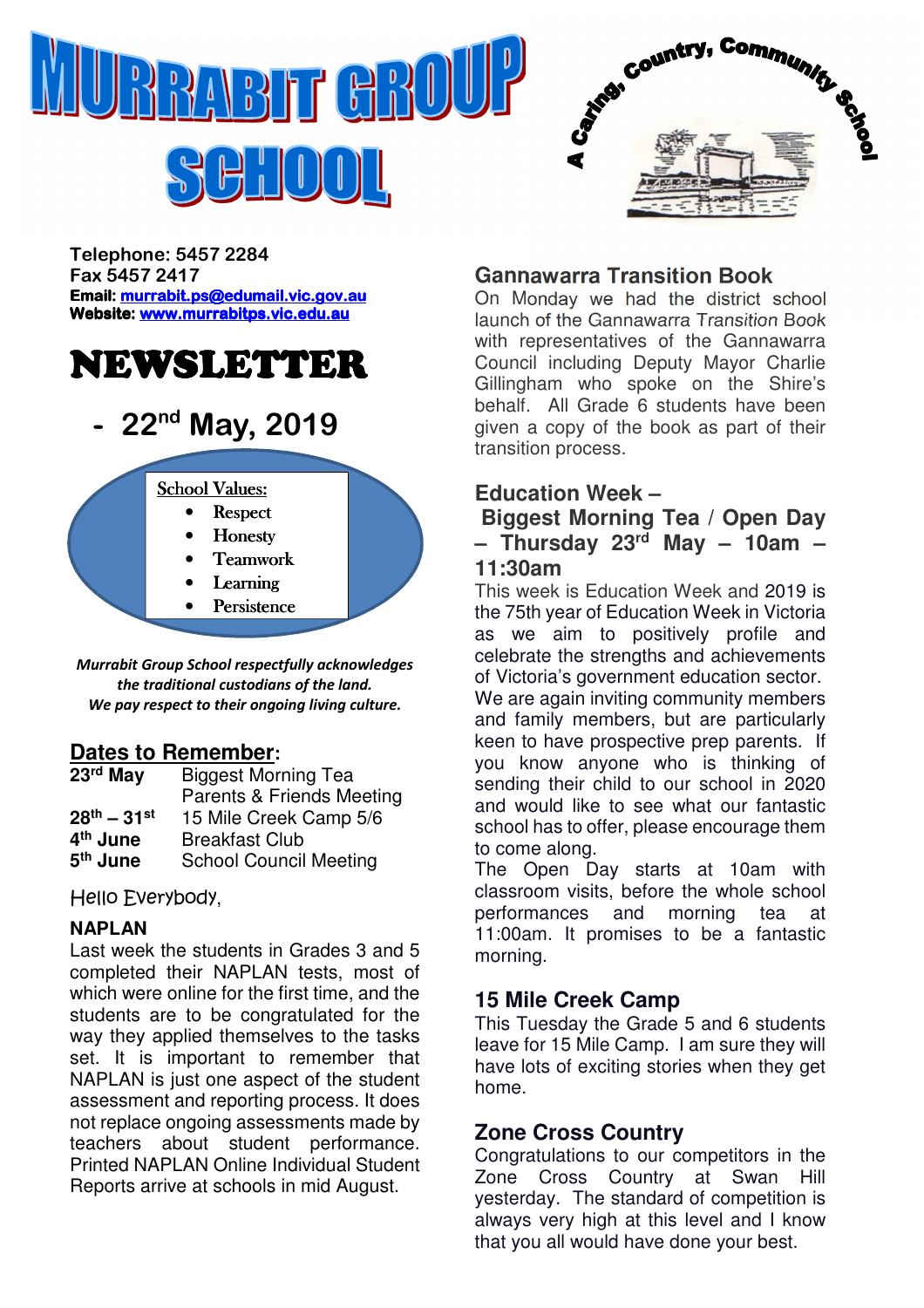## **Parent and Community Help**

Parent and community engagement in education is about parents and carers, schools and communities working together to ensure that every parent and community member can play a positive role in a child's learning, school community, sport, and social life.

Parents and families play an important role in supporting their child's education. Research has shown that when schools and families work together, children do better, stay in school longer, are more engaged with their school work, go to school more regularly, behave better, and have better social skills.

At Murrabit Group School we have an amazing amount of support from our parents and wider community that makes our school such a special learning environment for our students. Examples of contributions from parents and community members this term that have added to the education of our students are: working at the Murrabit Market; organising, cooking for, selling raffle tickets for and working at the Mother's Day Luncheon; mowing the school lawns; reading in P/1 class; Parents and Friends Meeting; School Council Meeting; cooking for Biggest Morning Tea; helping at the Mother's Day Stall: transporting students to the Zone Cross Country; fixing sprinkler systems at school; hanging pinboards within the classrooms; Breakfast Club; support at ANZAC Day activities; transporting students to transition activities; watering of the school lawns and oval; concreting of the new garden shed; collection of cans; and collation of community calendar. I am sure there are tasks that I have missed that have been completed by parents and community members who happily get jobs done for the sake of the students. This is an amazing list from such a small school.

I would like to thank everyone who makes an amazing contribution to our school. When I reflect on the contribution of our parents and wider community, and that of our dedicated staff, it makes me think of the African proverb "It takes a village to raise a child". I think we do that very well at Murrabit Group School.

#### **Woolworths Earn and Learn**

The Woolworths Earn and Learn campaign will run until 25<sup>th</sup> June. Please collect stickers if you are shopping at Woolworths, and encourage your friends and family to do the same. Boxes for stickers are in Kerang, Swan Hill and in the office at school. The stickers earn points that the school can then use to redeem educational resources, including Maths, English and Arts and Crafts.

#### **Italian**

**Pippy Morton** - for answering questions about the animals in the story about Tom Thumb

> **Shanae West** joining in on the actions for our bird story



**All 5/6's** - for logging onto Duolingo (Italian Language program) and creating an

account, and for joining my class. **Duolingo** is a popular way to learn a language. It's 100% free, fun and sciencebased. Practice online on **duolingo**.com or on the apps! At school, we will continue to use Languages Online, Duolingo is not compulsory, and for home use.

#### **Music**





**Zeb Hein** and **Lachlan Maher**: for fixing the electric guitar! **Cooper Hein** being consistently first to do the actions in our bird story

**Austin Gurnett** for being well prepared to sing



at the Biggest Morning Tea next week!

Angie Jones

Have a great week, Greg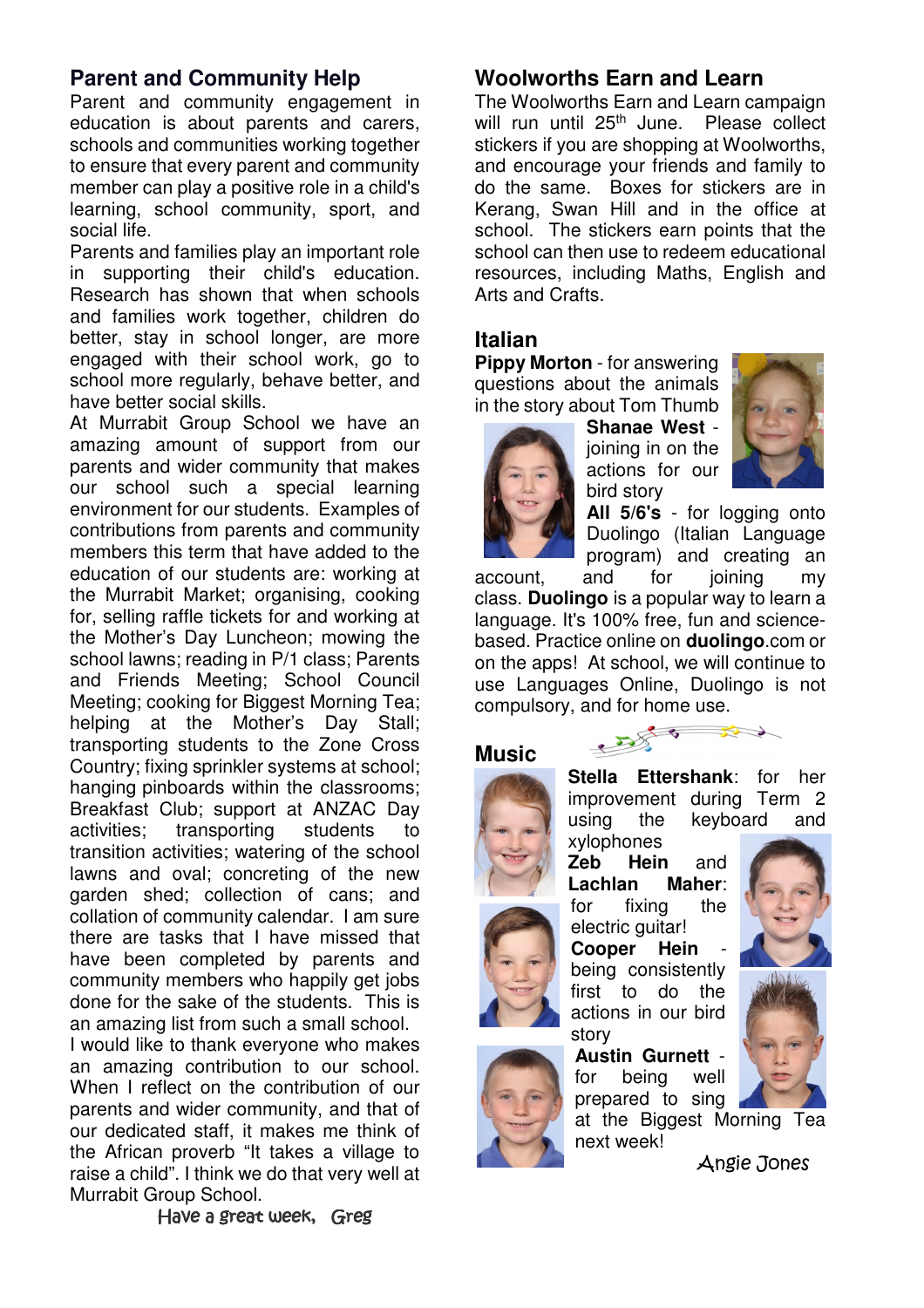## **Students of the Week:**



**Casey Heffer –** for trying super hard to improve his reading





**Maddi Keath** – for **Callum Ettershank** – being a superstar for his excellent writer and for her writing ideas and bright smile great use of

punctuation



**Angus McDonald** – for his excellent ICT work in Literacy

#### **Parents & Friends**  Hi All

Just a few reminders for this week:-

Tomorrow is the Biggest Morning Tea and school open day is on, please bring a cake/slice along to share. There will be a raffle & donations box with all money raised going to the Cancer Council.

Parents and Friends meeting **this Thursday** at 12 after the Biggest Morning Tea. All welcome, discussion point is the Lions change over dinner.

Don't forget to collect your bottles/cans and place them in the shuttle near the sports shed for the earn & return so we can recycle them for 10cents.

Thanks Sara and Michelle

#### **Lost & Found**

Have you lost a pair of small blue runners and socks? If so, they are in the lost property box in the middle space.

#### **Market Morning Teas**

Those families on duty for the Market to be held on **1 st June – Teasdale, Wescombe, Hartley and McNeil**